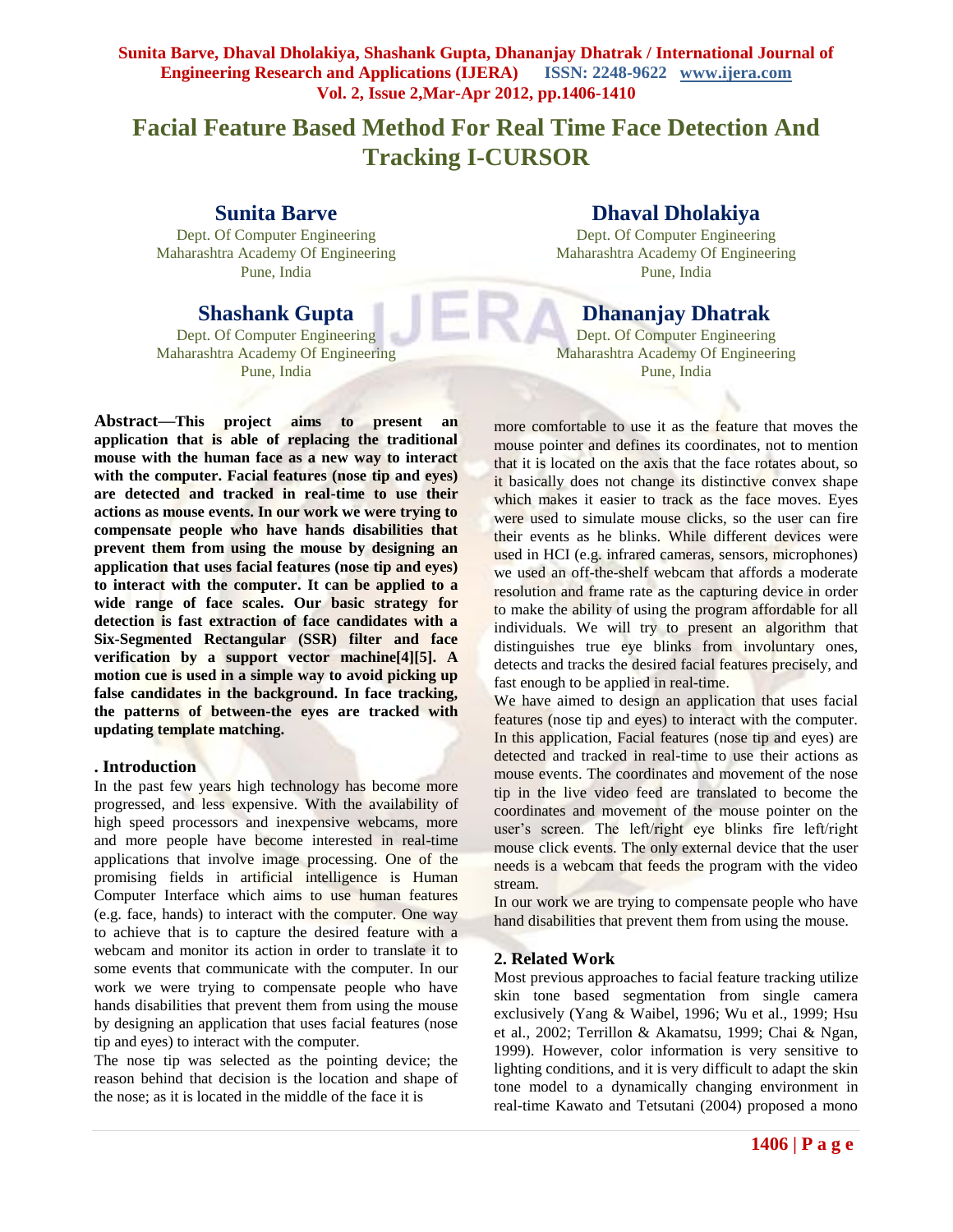camera based eye tracking technique based on sixsegmented filter (SSR) which operates on integral images (Viola & Jones, 2001)[7]. Each HCI method that we read about had some drawbacks, some methods used expensive equipments, some were not fast enough to achieve realtime execution, and others were not robust and precise enough to replace the mouse.

We tried to profit from the experience that other researchers gained in the HCI field and added our own ideas to produce an application that is fast, robust, and useable.

#### **3. Feature Based Face Localization Method**

In contrast to the knowledge-based methods, research has been done to find invariant features of faces for detection. The idea came from that human could easily detect faces and objects even if the illumination condition and poses changed. So there must exist properties or features that remain unchanged over different situations, or, could change in a predictable way. Feature invariant approaches search for face structural features that are invariant to changes in pose, viewpoint, illumination, and expression. An example of largely adopted feature is the skin color, several works [8], [9], [10] suggest modeling the skin color distribution with a Gaussian mixture model. Other facial features such as forehead, eyebrows, eyes, nose, cheeks and mouth also extracted as invariant features using edge detectors. The face image is usually divided into small regions that contain the extracted invariant features and a statistical model is built. As a result, the feature of each region, together with relationships between these regions suggests different facial expressions, illumination condition, viewpoints, etc. The drawback of this kind of method is that image features could be severely destroyed due to bad illumination condition, noise, and other occlusion, and the boundaries between features could be too weak to detect while the shadows could produce strong fake edges. Image invariants can be designed to fit the needs of specific systems. Some require only that it be non-discriminating to an object's geometric pose or orientation. Others may be only interested in it being insensitive to the change of illumination. More complex systems however demand that it be insensitive to a combination of several environmental changes. Clearly the latter case is more difficult to achieve**.**

#### **3. SSR Filter**

For face candidate extraction, a rectangle is scanned on the input image. The rectangle is segmented into six parts as in Fig. 2. We denote an average pixel value within a segment  $S_i$  as  $S_i$ . Then, when one eye and eye brow are within  $S_3$ , we can expect

$$
\bar{S}_1 < \bar{S}_2 \quad and \quad \bar{S}_1 < \bar{S}_4,\tag{4}
$$

$$
\bar{S}_3 < \bar{S}_2 \quad and \quad \bar{S}_3 < \bar{S}_6. \tag{5}
$$

A point where (4) and (5) are satisfied can be a face candidate. We call this an SSR filter [4].

The proposed SSR filter, which is the rectangle divided into 6 segments as shown in Fig.1 (a), operates by using the concept of bright-dark relation around Between-the-Eyes area as explained by Fig.1 (b) and (c). We select Between-the-Eyes as face representative because it is common to most people and easy to find for wide range of face orientation [11].



Figure 1: *Six-Segmented Rectangular (SSR) Filter. Average pixel values in each segment are computed and compared with each other to find whether they satisfy certain conditions*



Figure 2: *Concept of SSR Filter: (a) the proposed rectangular filter divided into six segments. (b) Nose area is brighter than right and left eye area. (c) Eye area is*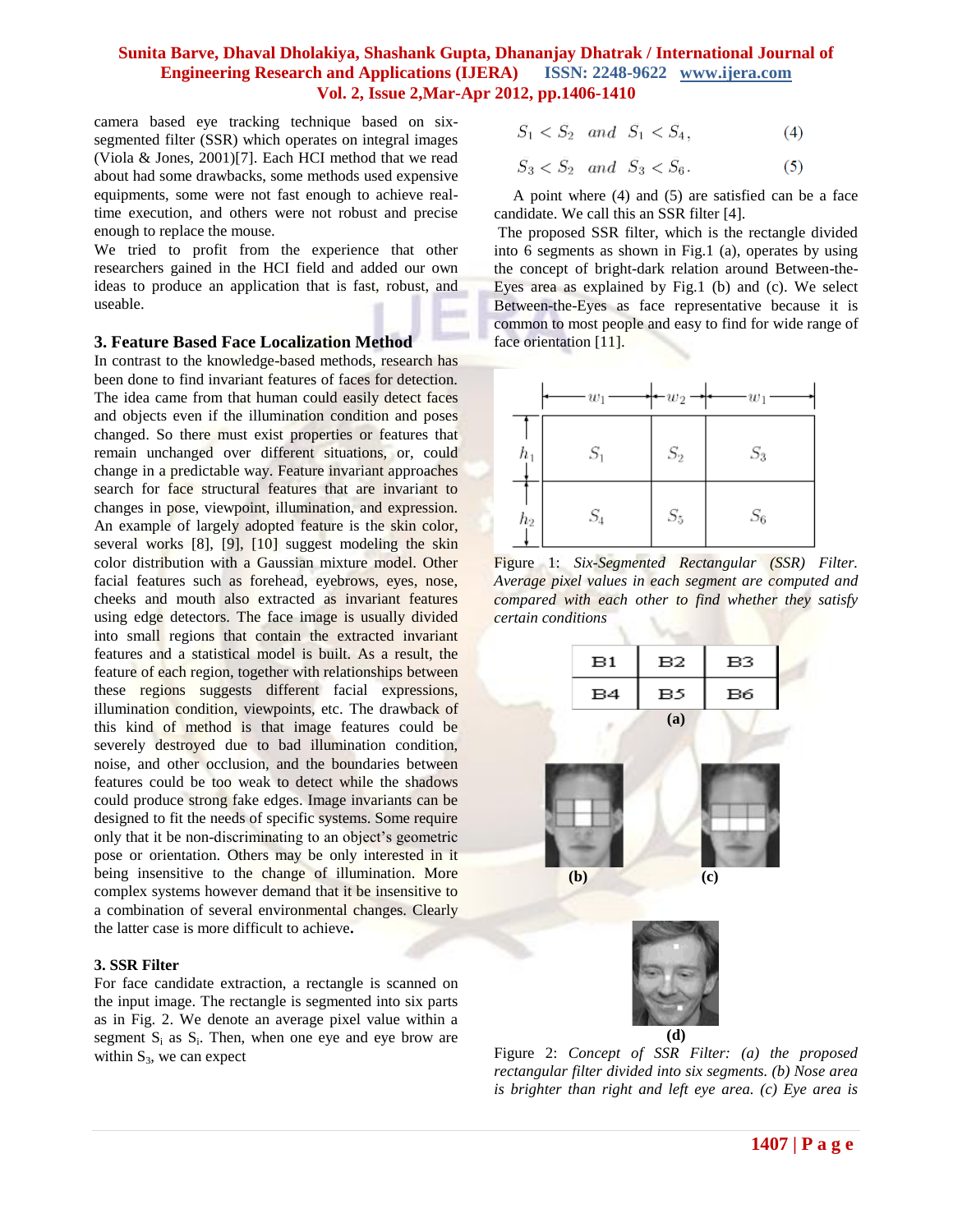*relatively darker than cheekbone area. (d) Example of the extracted Between-the-Eyes candidates.*

#### **4. FACE ROI LOCALIZATION**

In general, face tracking approaches are either image based or direct feature search based methods [6]. Image based (top-down) approaches utilize statistical models of skin color pixels to find the face region first, accordingly pre-stored face templates or feature search algorithms are used to match the candidate face regions as in Chiang et al. (2003). Feature based approaches use specialized filters directly such as templates or Gabor filter of different frequencies and orientations to locate the facial features. Our work falls into the latter category. That is, first we find the eye candidate locations employing the integral image technique and the six segmented rectangular filter (SSR) method with SVM. Then, the similarities of all eye candidates are verified using the stereo system. The convex curvature shape of the nose and first and second derivatives around the nose tip are utilized for the verification. The nose tip is then utilized as a reference for the selection of the mouth ROI. At the current implementation, the system tracks the person closest to the camera only, but it can be easily extended to a multiple face tracking algorithm.

#### *4.1 Eye Tracking*

The pattern of the between the eyes are detected and tracked with updated pattern matching [1]. To cope with scales of faces, various scale down images are considered for the detection, and an appropriate scale is selected according to the distance between the eyes (Kawato and Tetsutani, 2004). The algorithm calculates the intermediate representation of the input image called "Integral image", described in Viola & Jones (2001). Then, a SSR filter is used for fast filtering of bright-dark relations of the eye region in the image. Resulting face candidates around the eyes are further verified by perpendicular relationship of nose curvature shape as well as the physical distance between the eyes, and eye level and nose tip [3].

#### *4.2 Nose Bridge and Nose Tip Tracking*

The human nose has a convex curvature shape and the ridge of the nose from the eye level to the tip of the nose lies on a line as depicted in Fig. 1. Our system utilizes the information in the integral intensity profile of convex curvature shape. The peak of the profile of a segment that satisfies Eqn. 1 using the filter shown in Fig.2 is the convex hull point. A convolution filter with three segments traces the ridge with the center segment greater than the side segments, and the sum of the intensities in all three segments gives a maximum value on the convex hull point. Fig.2 shows an example filter with three segments that traces the convex hull pattern starting from the eye

line. The criteria for finding the convex hull point on an integral intensity profile of a row segment is as follows,

$$
S_1 < S_2 < S_3 \quad and \quad \arg\{\max_j (S_1 + 3S_2 + S_3)\},
$$

Where S<sub>i</sub> denotes the integral value of the intensity of a segment in the maximum filter, and j is the center location of the filter in the current integral intensity profile. The filter is convolved with the integral intensity profile of every row segment [1]. A row segment typically extends over 5 to 10 rows of the face ROI image, and a face ROI image typically contains 20 row segments. Integral intensity profiles of row segments are processed to find their hull points (see Fig.3 using Equation 1 until either the end of the face ROI is reached or until Eqn. 1 is no longer satisfied. For the refinement process, we found that the first derivative of the 3D surface data as well as the first derivative of the intensity at the nose tip is maximum, and the second derivative is zero at the nostril level [2].



Fig. 3*: Nose bridge line using its convex hull points from integral intensity projections*.

#### **5. IMPLEMENTATION**

#### *5.1 Java Media Framework*

#### *5.1.1 Introduction*

The Java Media Framework (JMF) is a recent API for Java dealing with real-time multimedia presentation and effects processing. JMF handles time-based media, media which changes with respect to time. Examples of this are video from a television source, audio from a raw-audio format file and animations. The beta JMF 2.0 specification will be used for this report, as they currently reflect the features that will appear in the final version.

#### *5.1.2 Stages*

The JMF architecture is organized into three stages: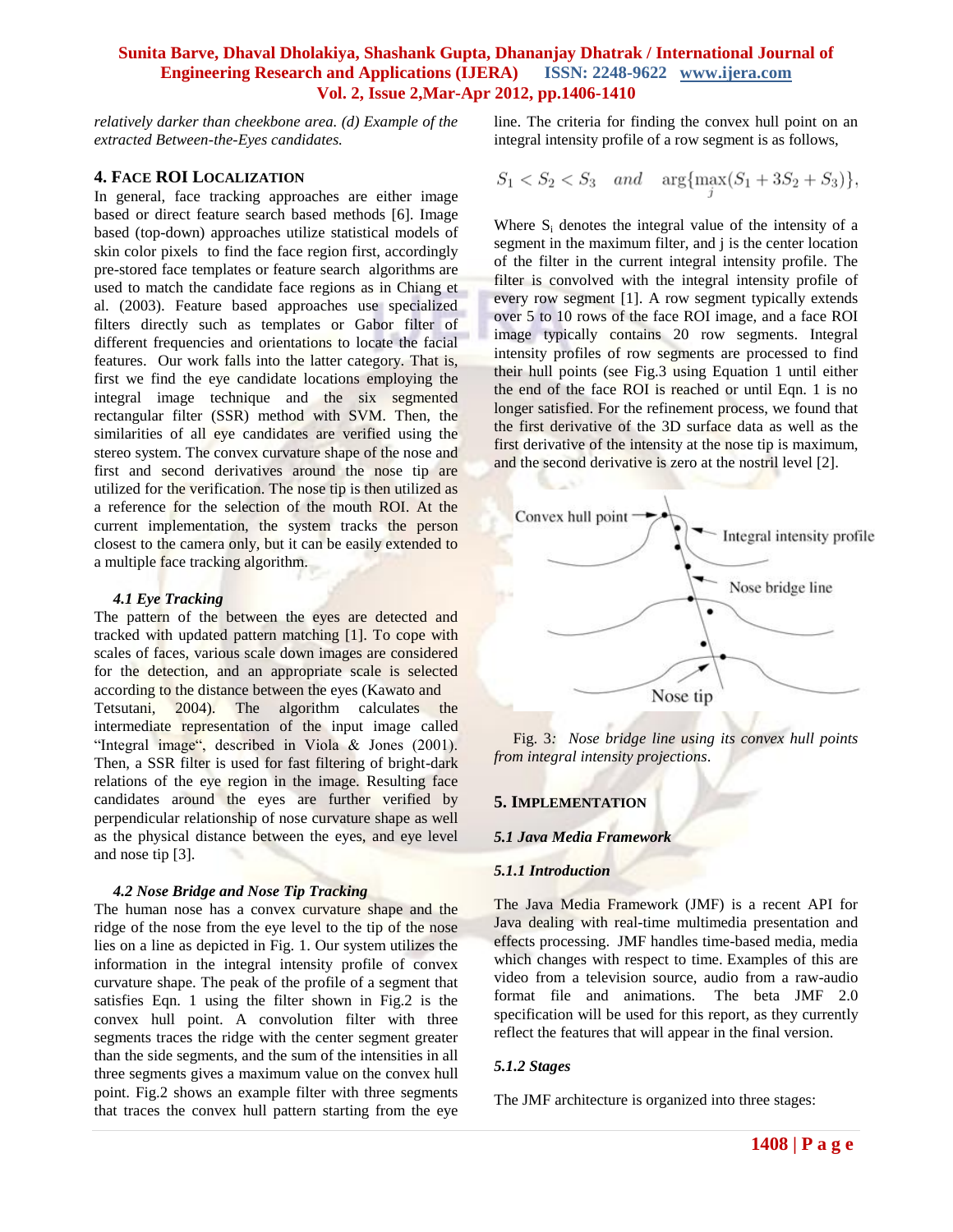

 During the input stage, data is read from a source and passed in buffers to the processing stage. The input stage may consist of reading data from a local capture device (such as a webcam or TV capture card), a file on disk or stream from the network.

The processing stage consists of a number of codecs and effects designed to modify the data stream to one suitable for output. These codecs may perform functions such as compressing or decompressing the audio to a different format, adding a watermark of some kind, cleaning up noise or applying an effect to the stream (such as echo to the audio).

Once the processing stage has applied its transformations to the stream, it passes the information to the output stage. The output stage may take the stream and pass it to a file on disk, output it to the local video.

## *5.1.3 Component Architecture*

JMF is built around component architecture. The components are organized into a number of main categories:

- Media handler
- Data sources
- Codecs/Effects
- Renderers
- Mux/Demuxes

#### *5.1.3.1 Media Handlers*

MediaHandlers are registered for each type of file that JMF must be able to handle. To support new file formats, a new MediaHandler can be created.

### *5.1.3.2 Data Sources*

A DataSource handler manages source streams from various inputs. These can be for network protocols, such as http or ftp, or for simple input from disk.

## *5.1.3.3 Codecs/Effects*

Codecs and Effects are components that take an input stream, apply a transformation to it and output it. Codecs may have different input and output formats, while Effects are simple transformations of a single input format to an output stream of the same format.

#### *5.1.3.4 Renderers*

A renderer is similar to a Codec, but the final output is somewhere other than another stream. A VideoRenderer outputs the final data to the screen, but another kind of renderer could output to different hardware, such as a TV out card.

#### *5.1.3.5 Mux/Demuxes*

Multiplexers and Demultiplexers are used to combine multiple streams into a single stream or vice-versa, respectively. They are useful for creating and reading a package of audio and video for saving to disk as a single file, or transmitting over a network.

## *5.1.4 Presenting Data*

The Java Media Framework provides a number of prebuilt classes that handle the reading, processing and display of data. Using the Player, media can easily be incorporated into any graphical application (AWT or Swing). The Processor allows you to control the encoding or decoding process at a finer level than the Player, such as adding a custom codec or effect between the input and output stages.

### **6. Future Works**

Feature works may include improving the tracking robustness against lighting conditions; perhaps by using more sophisticated and expensive capturing devices such as infrared cameras that can operate in absence of light and give more accurate tracking results.

Adding the double left click (detecting the double left eye blink) and the drag mode (enabling/disabling with the right double eye blink) functionalities.

Adding voice commands to launch the program, start the detection process, and to enable/disable controlling the mouse with the face.

### **7. Conclusion**

We are aimed to implement scale-adaptive face detection and tracking system using JAVA (J2ME) for face candidate detection, a six-segmented rectangle. (SSR) filter is scanned over the entire input image. This approach is similar to the window-scanning technique often used in the image-based approach. However, once the bright-dark relations between the six segments indicate a face candidate, eye candidate and nose tip regions are searched in the manner of the feature-based approach.